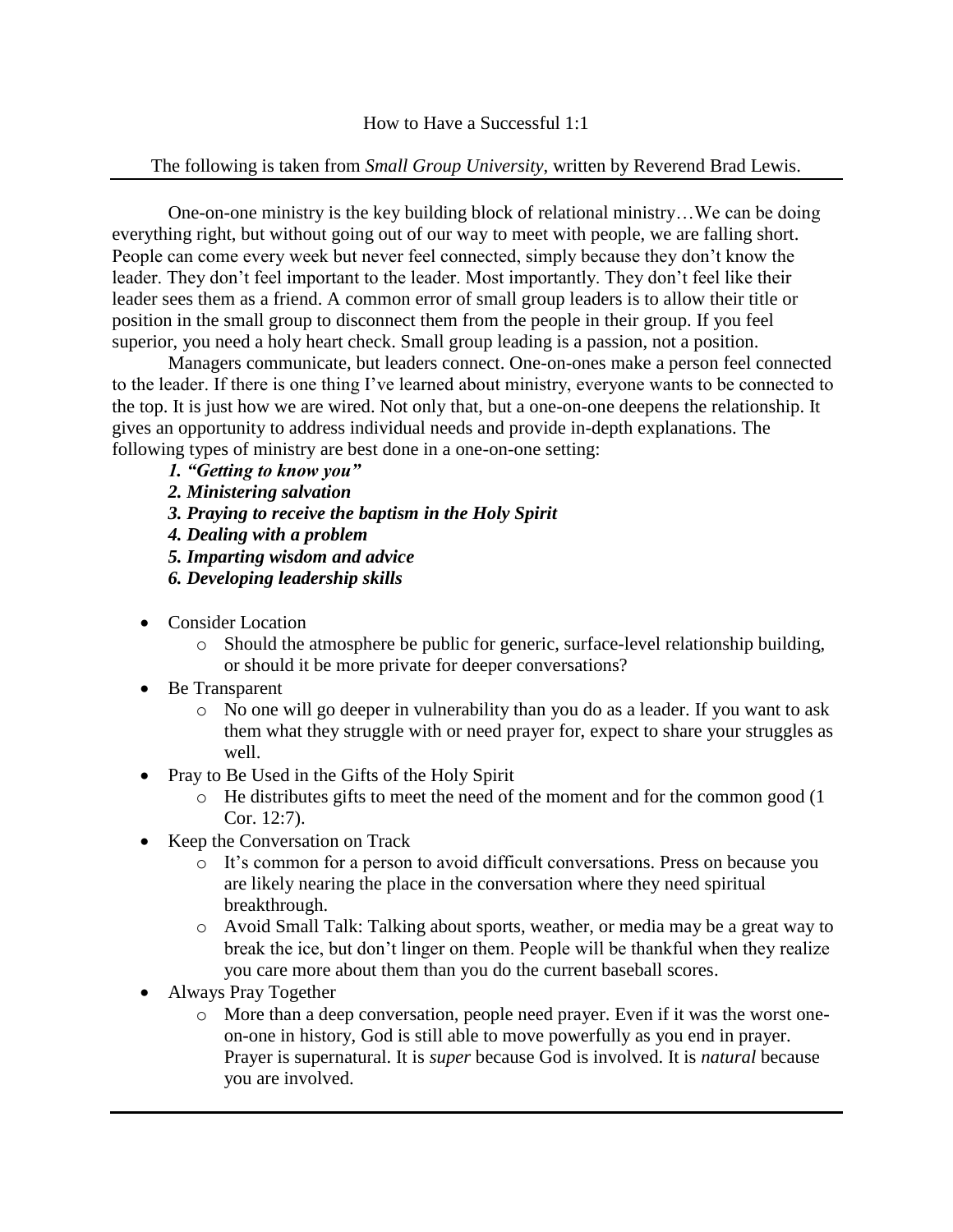# More Helpful Advice

- Be a Good Listener
	- o People love talking about themselves. It shows you're interested in them.
	- o Listen more than you speak. Actively engage in their story. Ask for clarification. Keep the focus on them. Fight the temptation to move too quickly to solutions. Listen beyond their words. Ask permission to move deeper.
	- o Seek first to understand rather than to be understood. Ask permission before asking a personal question. Always acknowledge and affirm the risk a leader has taken in opening their life.
	- o Focus on the key areas of a leader's life—this is not an interrogation; it's a conversation.\*
		- Their Personal Life as a Leader (Everyone has influence. Everyone is a leader)
		- Their Spiritual Life with God and What He is Doing in Them
	- o Practice Reflective Listening: Summarize what they said to make sure you understand them. This also helps them feel heard because they know you were listening. They can clarify if they need to, but then you can also ask a follow-up question to go deeper.
- Be an Encourager
	- o Offer encouragement for things they have done well, even little things. Praise them when they tackle difficult issues and challenges. Even though they may not complete every detail perfectly, find the things leaders do well and offer genuine praise. Encourage them to persevere in the tough times and not get tired of doing the right things. They'll see the benefits in time if they don't get discouraged and give up (Gal. 6:9).
	- o Use a variety of encouragement styles. Personally-written letters, cards, and Facebook messages are a great source of encouragement. Discover their unique leadership gifts and potential. Recognition in front of their peers can also be important. When appropriate, offer public praise.
- Discover. Develop. Dream.
	- o Discover who they are.
	- o Develop their walk with the Lord and their leadership potential.
	- o Dream with them about their future and goals, so you know how to encourage and develop them.
- Develop your own spiritual walk!
	- o You can't lead someone where you've never been.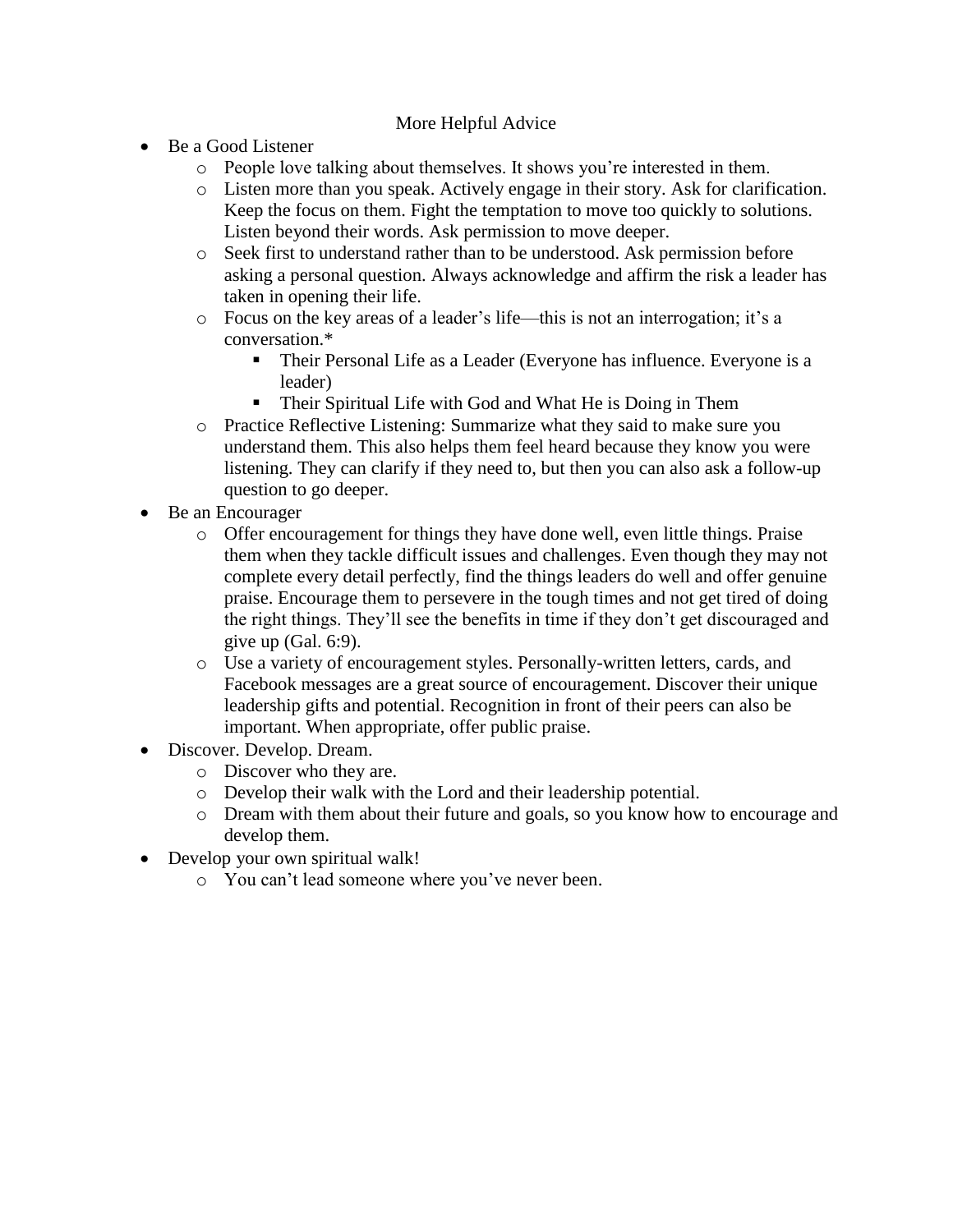\*Sample Questions and How to Take Their Answers Deeper

Sometimes, walking into a one-on-one setting can be intimidating, especially if you're not sure what to say or how to get someone to open up. **This resource is a list of go-to questions for the first meeting or two and how to take them deeper.** You probably won't (nor should you) ask all of them in one sitting, but before you meet with someone, pick a few that you think would connect well with that person.

## **Spiritual:**

What did you think about the message on Thursday? -Why did you think that? -What did you like about it? -What stood out to you? -Why was that relevant to your life? -So how can you apply that? What has been the high or low of your week? -How did you respond to that? What have you been reading lately? -What's your take-away so far? Did you grow up in the church? -What was your perspective on the people there or the service? How can I pray for you?

#### **Family/Relationships:**

How are things going with your S/O? -Can you see yourself with them long-term? -What do you expect in a spouse? Do you go home to see your family on weekends? -Why would you rather stay here? -So are you really close with your family? -How do you think that impacts you today? Do you have siblings? -Are you close with them? What was your favorite memory growing up? -What was the most important thing you learned from the way you were raised?

### **School:**

How are your classes going? -Why are good grades important to you? -What do you think is holding you back in that area? What's your major? -Why were you drawn to that? -Where do you want that to take you? -Does that fulfill your purpose? Who's your favorite teacher, here or in high school? -What is the most important lesson you've learned in life?